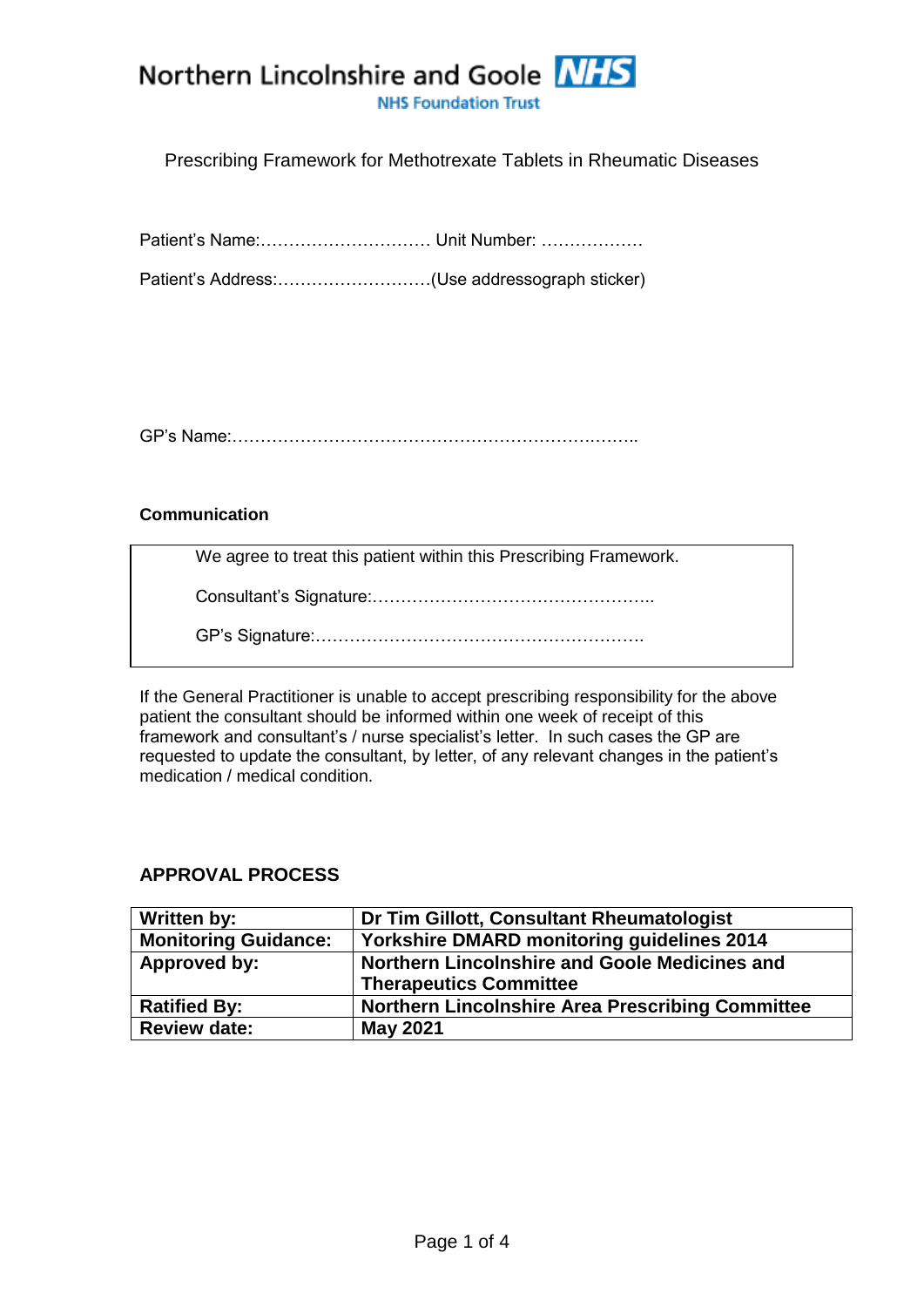**NHS Foundation Trust** 

### **1. Background**

DMARDs are fundamental to arresting the disease process in Rheumatoid Arthritis and other inflammatory arthritides. While early initiation of therapy is essential to arrest the disease process, sustained use is vital if disease suppression is to be maintained. Prolonged therapy requires long-term monitoring for toxicity and safety profile

Methotrexate is a DMARD that may be used for rheumatoid arthritis (NICE Clinical Guideline 79, [www.nice.org.uk/cg79\)](../../turkali/AppData/Local/Microsoft/Windows/Temporary%20Internet%20Files/Content.Outlook/AppData/Local/Microsoft/Windows/Temporary%20Internet%20Files/Content.Outlook/shared%20care%20frameworks%20drafts/rheumatology%20drafts/www.nice.org.uk/cg79) and other rheumatic diseases.

Methotrexate is usually used orally, however a proportion of patients are unable to tolerate a potentially effective therapy due to gastrointestinal intolerance. This group of patients often benefit from subcutaneous methotrexate given on a weekly basis.

Currently **subcutaneous** methotrexate prescription and supplies are coordinated by the hospital. The specialist remains responsible for doses and checking blood results in patients on **subcutaneous** methotrexate. Although subcutaneous methotrexate is now licenced, the prescribing and continuation responsibility lies within secondary care

#### **These guidelines aim to provide a framework for -Prescribing and monitoring of oral methotrexate by GPs -Set out the associated responsibilities of GPs and hospital specialists who enter into the shared care arrangements.**

| <b>METHOTREXATE</b>        |                                                           |  |
|----------------------------|-----------------------------------------------------------|--|
| Dose:                      | Treatment may begin at a dose of 10-20mg WEEKLY           |  |
|                            | using 2.5mg tablets and increased to 20mg after 2-4       |  |
|                            | weeks. Folic acid should be co-prescribed, but patients   |  |
|                            | should be advised not to take it on the day they take     |  |
|                            | their methotrexate.                                       |  |
|                            | The day of administration plus strength of tablet         |  |
|                            | should be specified.                                      |  |
|                            | Maximum recommended dose oral $=$ 30mg weekly.            |  |
| <b>Baseline Tests:</b>     | FBC/U&E/LFT + consider pregnancy test.                    |  |
|                            | All patients should have a pre-treatment CXR and          |  |
|                            | consider PFT (in RA). Where TLCO less than 70% or         |  |
|                            | clinical concern a baseline HRCT chest may be             |  |
|                            | advisable (lung toxicity is increased when fibrosis is    |  |
|                            | present).                                                 |  |
| <b>Routine Monitoring:</b> | Repeat FBC/LFT/U&Es 2 weekly for 2 months (0-2),          |  |
|                            | then monthly for 4 months $(2-6)$ and then 3 monthly      |  |
|                            | unless dose changes. NPSA MTX monitoring books            |  |
|                            | for all patients remain recommended                       |  |
|                            | (Consider increasing the frequency of monitoring if       |  |
|                            | psoriatic arthritis, diabetes, obesity, uncertain alcohol |  |
|                            | intake or concomitant medication which may reduce         |  |
|                            | the renal excretion of methotrexate). Patients could be   |  |
|                            | guided to have a blood test (e.g. for CRP) just prior to  |  |
|                            | their secondary care appointment.                         |  |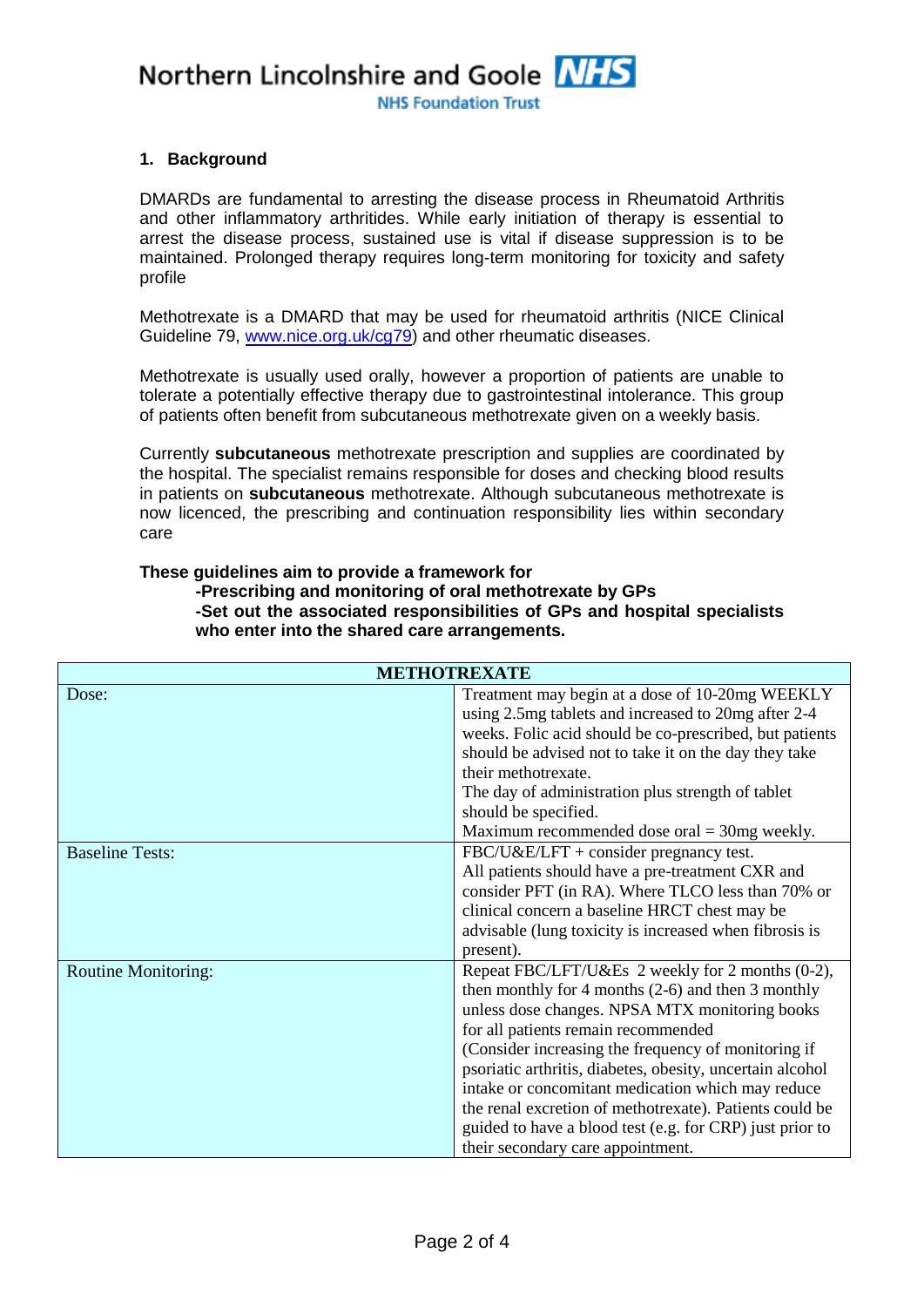**NHS Foundation Trust** 

| Indications for Stopping Therapy:                                                  | Stop medication and contact local rheumatology                   |  |
|------------------------------------------------------------------------------------|------------------------------------------------------------------|--|
|                                                                                    | service if:                                                      |  |
|                                                                                    | WCC <3.5 109/L or below local normal range                       |  |
|                                                                                    | Neutrophils $< 2.0$ 10 $\frac{9}{L}$ or below local normal range |  |
|                                                                                    | Platelets <150 10 <sub>9</sub> /L or below local normal range    |  |
|                                                                                    | AST or $ALT > 3$ times normal range (iu/L)                       |  |
|                                                                                    | Oral ulceration/Unusual                                          |  |
|                                                                                    | bruising/Rash/Nausea/Alopecia                                    |  |
|                                                                                    | Any new respiratory symptoms including cough                     |  |
|                                                                                    | Fever                                                            |  |
|                                                                                    | Consider the need for folic acid rescue - refer to               |  |
|                                                                                    | BNF for dosage recommendations and discuss with                  |  |
|                                                                                    | <b>Rheumatology Service.</b>                                     |  |
| Assessment of Response:                                                            | Clinical effect usually within 2 to 4 months.                    |  |
| <b>Additional information:</b>                                                     | <b>Warnings/Caution:</b>                                         |  |
|                                                                                    | Avoid in significant hepatic impairment                          |  |
|                                                                                    | Not recommended in severe renal impairment                       |  |
|                                                                                    | (creatinine clearance <10ml/min) the dose should be              |  |
|                                                                                    | reduced by 50% if the CrCl is between 10-20ml/min.               |  |
|                                                                                    | Also consider dose reduction if CrCl 20-50ml/min.                |  |
|                                                                                    | Caution when pre-existing haematological condition               |  |
|                                                                                    | Caution - underlying chest disease/smoker                        |  |
|                                                                                    | Where history of excessive alcohol intake                        |  |
|                                                                                    | <b>Drug</b> interactions:                                        |  |
|                                                                                    | Avoid live vaccines (zoster safe if weekly MTX dose              |  |
|                                                                                    | 20mg or less)                                                    |  |
|                                                                                    | Concomitant administration of folate antagonists such            |  |
|                                                                                    | as trimethoprim, cotrimoxazole and nitrous oxide                 |  |
|                                                                                    | should be avoided                                                |  |
|                                                                                    | Penicillins may potentiate levels of methotrexate                |  |
|                                                                                    | (Patients should stop taking methotrexate if they have           |  |
|                                                                                    | any infection/require antibiotics and restart once the           |  |
|                                                                                    | antibiotic course is completed and the infection has             |  |
|                                                                                    | resolved)                                                        |  |
|                                                                                    | Acitretin - severe hepatitis reported when combined              |  |
|                                                                                    | with MTX                                                         |  |
|                                                                                    | Vitamin preparations containing folic acid                       |  |
| Pregnancy & Breastfeeding:                                                         | Adequate contraception should be used by women and               |  |
|                                                                                    | continued for at least 3 months after stopping treatment         |  |
|                                                                                    | with methotrexate.                                               |  |
|                                                                                    | Contra-indicated in breast feeding.                              |  |
|                                                                                    | If pregnancy occurs during treatment with                        |  |
|                                                                                    | methotrexate immediately contact the                             |  |
|                                                                                    | Rheumatology Service for appropriate advice.                     |  |
| Please refer to licensed datasheet for more comprehensive prescribing information: |                                                                  |  |

http://www.medicines.org.uk/EMC/medicine/6005/SPC/Maxtrex+Tablets+10+mg/

### **Information to patient**

Explain current dose of ONCE WEEKLY methotrexate and dose of folic acid. Inform patient of expected response to treatment and possible side effects.